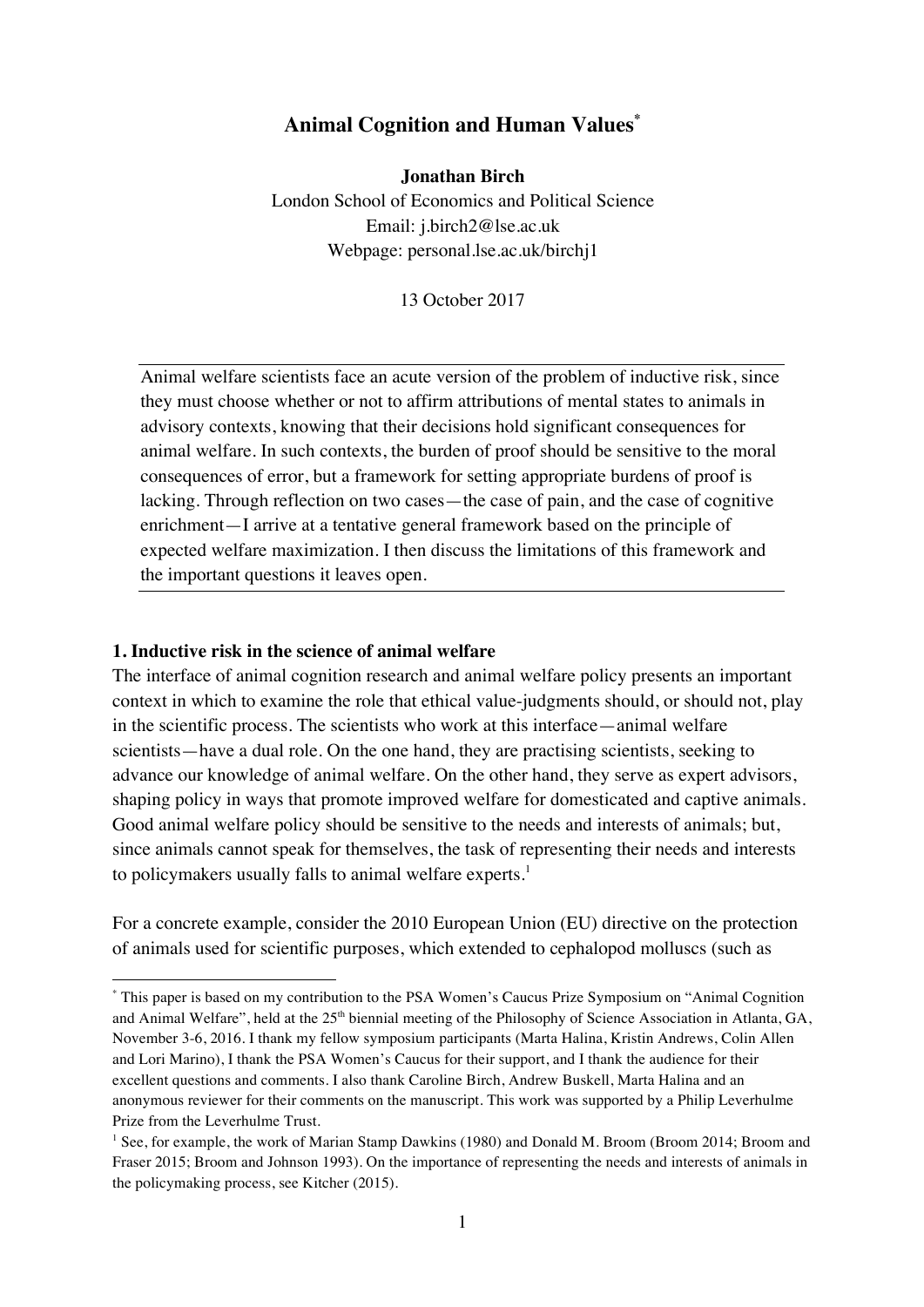octopuses, squid and cuttlefish) the same regulatory framework that previously applied only to vertebrates. This directive was based on a 2005 report prepared by an advisory board of animal welfare scientists, drawing on the latest animal cognition research (AHAW 2005). The report had recommended extending protection to cephalopod molluscs and decapod crustaceans (such as crabs, lobsters and crayfish). However, following consultation with the EU member states, the recommendation regarding cephalopods was implemented, but the recommendation regarding decapods was not.

Because the animal welfare scientist is, and should be, both a scientist and a policy advisor, matters of ethical concern enter into the practice of animal welfare science in several ways. First, animal welfare scientists face an acute version of the problem of "inductive risk" (Rudner 1953; Douglas 2000, 2009), since they must choose whether to affirm or reject uncertain hypotheses about the mental capacities of animals, knowing that their decisions may hold significant consequences for animal welfare. Second, they face the challenge of transforming value-laden concepts, such as welfare, suffering and personhood, into objective and empirically measurable quantities. Third, they face questions of how to revise their own practices in the light of the ethical consequences of the discoveries they make.

This paper focusses primarily on the first issue—the problem of inductive risk. My concern is with the version of that problem that arises in the specific context of attributing mental states to animals. In general, one takes an inductive risk when one affirms or rejects a hypothesis that is uncertain, creating a risk of error. It is common to distinguish two types of error: a "Type I error" (or "false positive"), which involves the incorrect rejection of a true null hypothesis, and a "Type II error" (or "false negative"), which involves a failure to reject a false null hypothesis. These terms originated in the context of a particular statistical methodology—significance testing—but they have come to acquire a broader meaning, and are often applied in contexts where the null hypothesis is characterized qualitatively rather than statistically (the modern usage of the terms "false positive" and "false negative" is especially broad). I consider this broader, more informal usage harmless and will make use of it here.

In general, scientists tend to prioritize the avoidance of false positives, on the grounds that erroneously affirming a falsehood is worse than failing to affirm a truth. I suspect this stems from a general virtue of epistemic caution, or epistemic modesty; it is epistemically virtuous to avoid affirming falsehoods. In animal cognition research, the (qualitative) null hypothesis is usually the absence of the mental phenomenon of interest in the species of interest. False positives are thus errors of *over-attribution*, whereas false negatives are errors of *underattribution*. Animal cognition researchers, in line with the epistemic caution of scientists in general, tend to prioritize the avoidance of errors of over-attribution. This is an idea famously captured in Lloyd Morgan's canon, a principle that has long been a source of debate and controversy among philosophers of biology (Morgan 1894; Allen-Hermanson 2005; Sober 2000, 2005; Fitzpatrick 2008; Andrews and Huss 2014).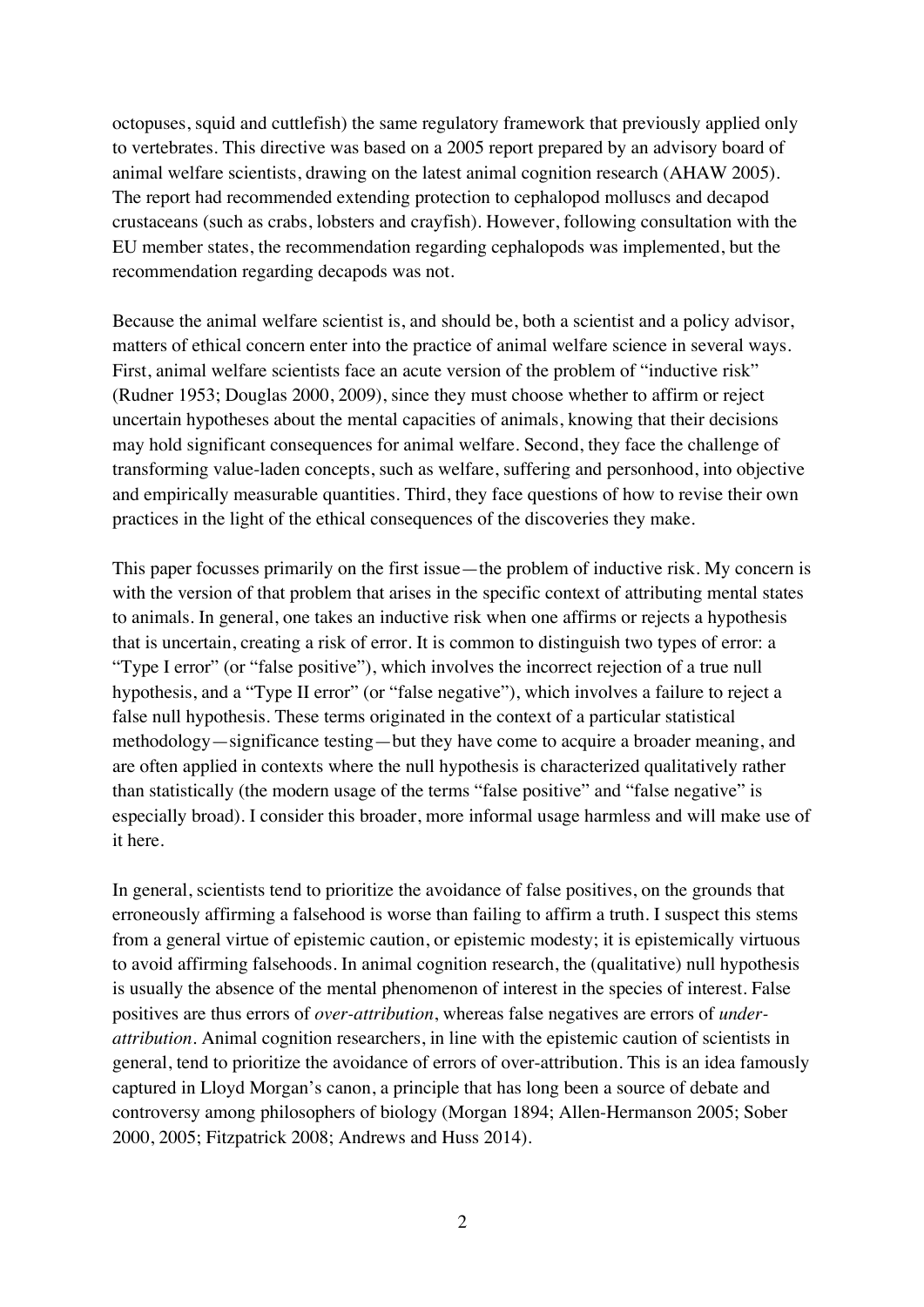Errors of over-attribution are often described as errors of anthropomorphism, and Morgan's canon is often interpreted as an imperative to prioritize avoiding such errors. More recently, others have described errors of under-attribution as errors of "anthropodenial" (De Waal 1999) or, more elegantly, "anthropectomy" (Andrews and Huss 2014). I avoid all of this terminology here; I will talk simply of over-attribution and under-attribution. Over-attribution may involve anthropomorphism but need not do so, and there may be forms of anthropomorphism other than over-attribution (see Section 6). Likewise, under-attribution may involve anthropectomy but need not do so, and anthropectomy too may come in other forms.

Perhaps there are contexts far removed from policy applications in which it is generally appropriate to set the burden of proof so as to prioritize avoiding errors of over-attribution. I take no stand on this. But when there are clear policy applications in view, I contend that it is not appropriate. For I contend that, when animal cognition research directly informs animal welfare regulations, a special context is created in which erroneously affirming a false mental state attribution may be a less serious error, all things considered, than failing to affirm a true attribution. The decision of whether to affirm a mental state attribution for the purpose of formulating animal welfare policy requires consideration of the moral consequences of error, and in this sense animal welfare science resembles the various policy-related areas of science discussed by Douglas (2009).

For this reason, and in contrast to animal cognition researchers working in less applied areas, few animal welfare scientists explicitly endorse Morgan's canon. The prevailing view is rather that an appropriate balance must be struck between tolerance of errors of overattribution and tolerance of errors of under-attribution. However, a systematic framework for setting appropriate burdens of proof in animal welfare science is lacking. My aim in the rest of this paper is to take some initial steps towards the construction of such a framework by reflecting on two case studies: the case of pain, and the case of cognitive enrichment.

## **2. Risks of under-attribution: the case of pain**

The full taxonomic range of the capacity to feel pain is unknown. Fiercely contested cases include fish (including bony, cartilaginous and jawless fish), arthropods (including crustaceans and insects) and molluscs (including cephalopods and gastropods). For each of these taxa, one finds some evidence in favour of pain, but one also finds sceptical critiques of the evidence. I will not survey the empirical literature on this issue here, rich and fascinating though it is (e.g. Bateson 1991; Allen 2004, 2013; Sneddon et al. 2014; Adamo 2016). I simply want to argue that this is a case in which the role of ethical considerations in setting an appropriate burden of proof seems relatively straightforward. For I take the following to be uncontroversial: to formulate animal welfare regulations on the assumption that animals of species *S do not* feel pain, when in fact animals of species *S do* feel pain, creates a risk of serious negative consequences for animal welfare.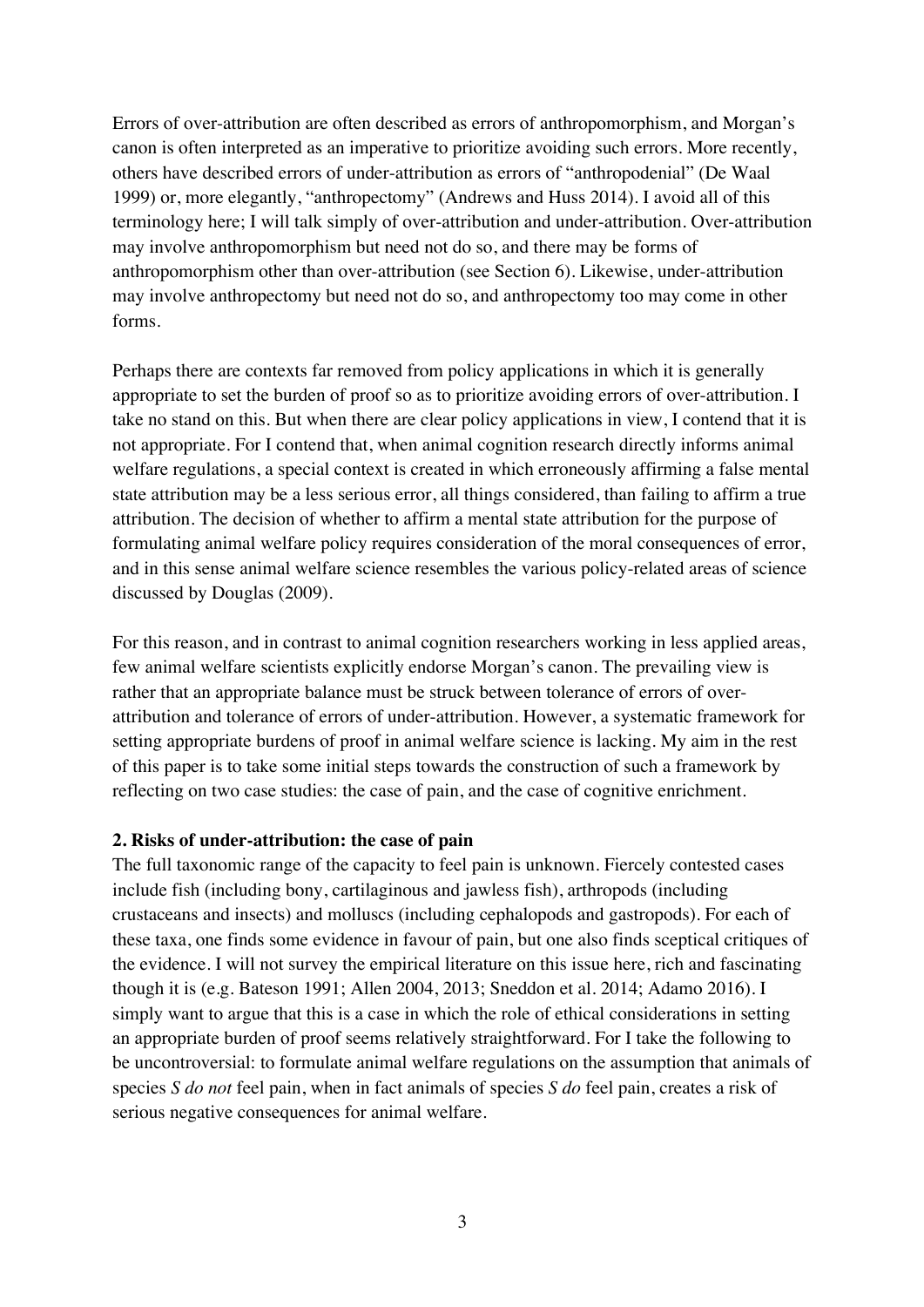For example, to exempt a cephalopod species from regulations regarding scientific experimentation, on the grounds that cephalopods do not feel pain, creates a risk of serious negative consequences for their welfare if it is in fact the case that they do feel pain. This is because it would allow these animals to be subjected, legally, to prolonged and intense pain, such as the pain caused by the removal of limbs without anaesthetic. I do not need to commit to any particular definition of welfare to make this claim, because I take it to be a constraint on any reasonable definition that it will respect the obvious relationship between prolonged, intense pain and negative welfare (the question of how to define welfare will be touched upon, briefly, in Section 6). By contrast, I contend that to formulate animal welfare regulations for *S* on the assumption that organisms belonging to *S do* feel pain, when in fact they *do not*, would *not* create a risk of serious negative consequences for animal welfare.

Given this asymmetry of risk between under-attribution and over-attribution, it is appropriate for animal welfare scientists to prioritize the avoidance of errors of under-attribution when attributing pain, at least when advising on animal welfare policy. One attractive way to do this is to adopt the following principle:

(1) In the context of advising on animal welfare policy, an animal welfare scientist should affirm the hypothesis that pain is felt by organisms of species *S* whenever there is credible scientific evidence that pain is felt by organisms of *S*, even if that evidence is inconclusive and subject to continuing debate.

A number of animal welfare scientists have advocated versions of this view, and have noted its close relationship to the "precautionary principle" (Bradshaw 1998; P. Andrews 2011; Sneddon et al. 2014). For example, credible scientific evidence in this context might take the form of experiments showing the *self-delivery of analgesics*, whereby the animal learns to administer pain relief drugs such as opioids in an operant conditioning setup; *motivational trade-offs*, whereby the animal behaves as if weighing its preference to avoid pain against other preferences; or *conditioned place avoidance*, whereby the animal learns to avoid locations at which it previously encountered noxious stimuli (Sneddon et al. 2014). No one would argue that these behaviours conclusively indicate pain; but they make it credible that pain is experienced.

In many cases, however, the above principle is arguably not "precautionary" enough, because the number of species in contested taxa for which we have any relevant evidence at all is remarkably small. I have argued in previous work that a more practical approach is to take the *order* rather than the species as the appropriate level of analysis, and to affirm the hypothesis that pain is felt by organisms of a given order *O* whenever there is credible scientific evidence that pain is felt by organisms of *any* species within *O* (Birch 2017). For example, evidence of pain in a single species of decapod crustacean should be deemed sufficient for extending protection to the entire order of decapod crustaceans: we should not seek separate evidence for each of the approximately 15,000 species of that order.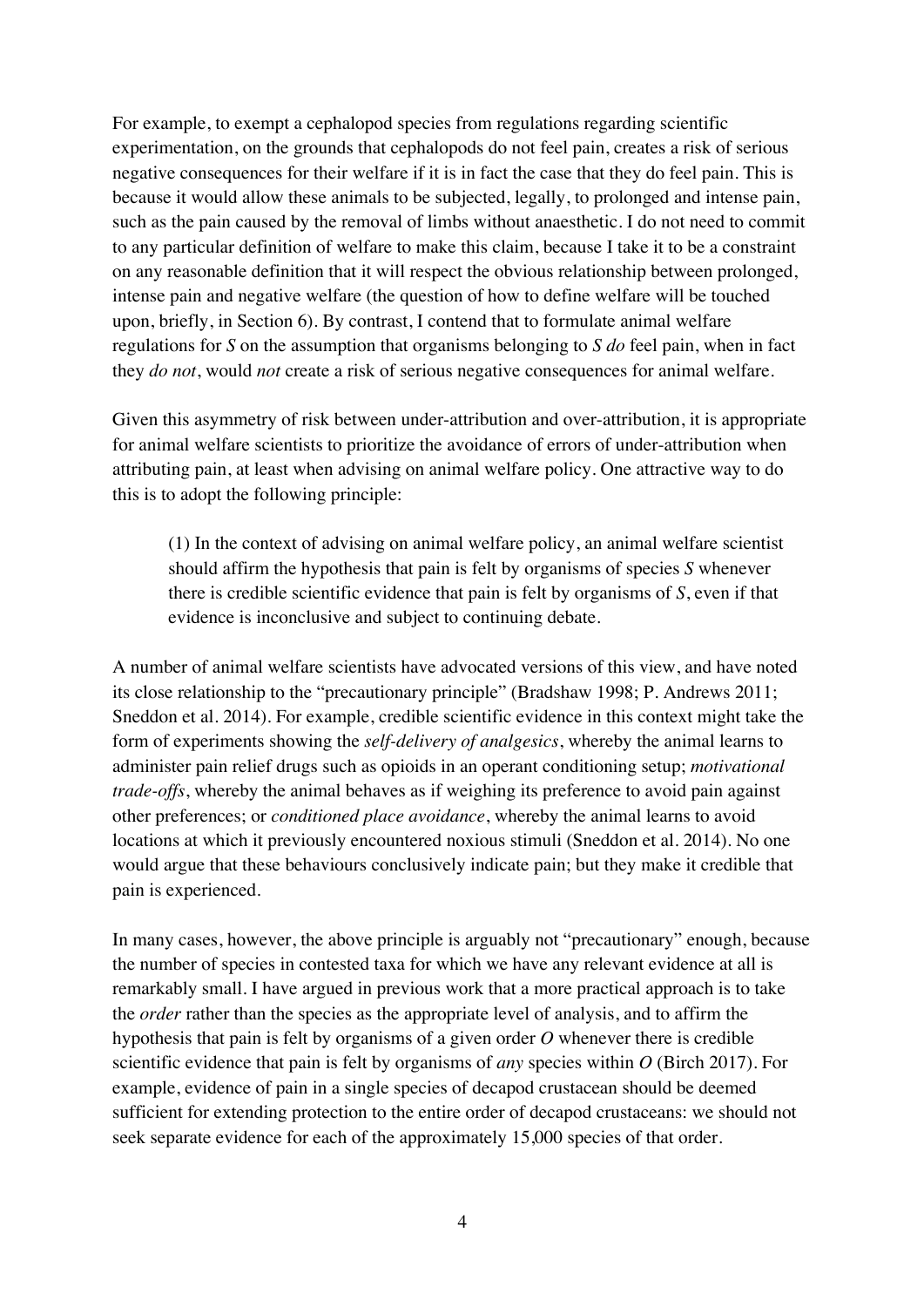Here I want to consider the extent to which this reasoning generalizes to other mental states. Setting aside the question of whether the species is the right level of analysis, one might hope to generalize Principle (1) by adopting a principle of the following form:

(2) For any mental state *M*, under-attributing *M* creates far more serious risks of negative animal welfare outcomes than over-attributing *M*. So, in the context of advising on animal welfare policy, an animal welfare scientist should affirm the hypothesis that organisms of species *S* have *M* whenever there is credible scientific evidence that organisms of *S* have *M*, even if that evidence is inconclusive and subject to continuing debate.

In broad terms, Principle (2) is the inverse of Morgan's canon: *when in doubt, err on the side of over-attributing mental states*. I suggest, however, that although this general anti-canon may seem attractive at first sight, it oversimplifies a complex issue. In reality, the relative seriousness of over- and under-attribution depends on the species, mental state and animal welfare intervention in question. Consideration of a second case—the case of cognitive enrichment—will help us see why.

### **3. Risks of over-attribution: the case of cognitive enrichment**

An important tool for promoting the welfare of captive or domesticated animals is *environmental enrichment*, which aims at creating opportunities for such animals to express behaviours they would express in the wild, stimulating brain activity and alleviating boredom. A subset of environmental enrichments, known in the animal welfare literature as *cognitive enrichments*, exploit animal cognition research so as to provide animals with challenges that allow them to exercise their cognitive abilities more fully, and that enable them to exert control over aspects of their environment (Meehan and Mench 2007).

What counts as a cognitive enrichment for a particular animal depends on the cognitive capacities of that animal, and there must be a close match between cognitive ability and environmental design. A challenge that is so difficult as to induce stress or anxiety is not an enrichment; a challenge so easy as to induce boredom or apathy is no enrichment either (Meehan and Mench 2007). Thus animal cognition research feeds directly into the design of appropriate cognitive enrichments.

This creates risks of over-attribution. For example, there is tentative evidence that cows, when presented with simple operant conditioning tasks, enjoy the experience of learning new skills. A study by Hagen and Broom (2004) involved measuring the heart rate of cows as they confronted a task that involved pushing a button to open a gate, leading to food. Learning how to solve the puzzle for the first time, or how to solve it more quickly, was predictive of increased heart rate, an effect that was not present in cattle who had already learned how to solve the puzzle, or in those who had not yet solved it. This, Hagen and Broom argue, provides some evidence that cows can recognize when they have learned something new, and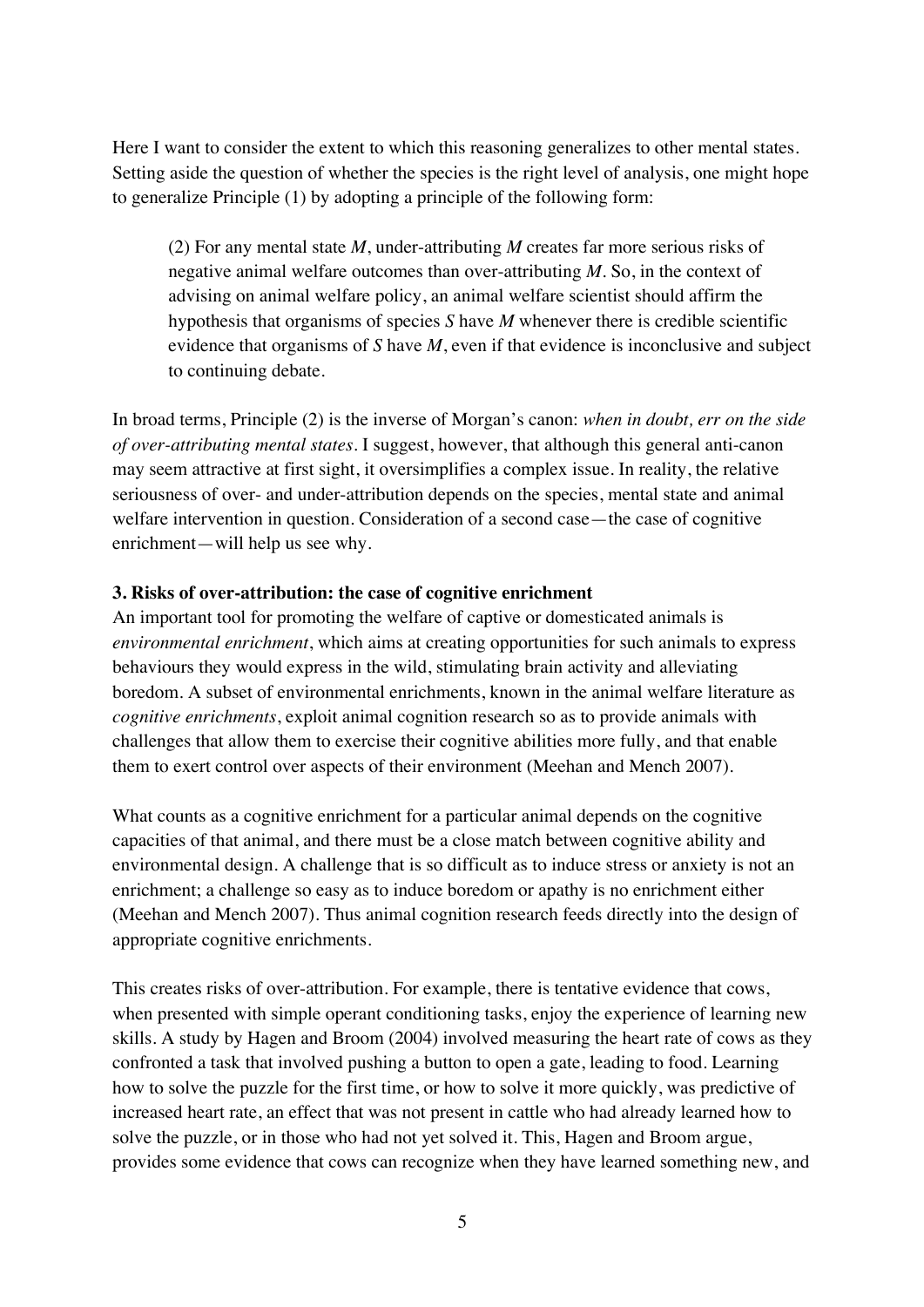moreover—since heart rate is taken to be an indicator of affective arousal—some evidence that this experience alleviates boredom. Similar studies have been carried out on pigs and goats, with similar results (Puppe et al. 2007; Langbein et al. 2009; Zebunke et al. 2011). This indicates that operant conditioning tasks *may* constitute a valuable form of cognitive enrichment for farm animals (Manteuffel et al. 2009).

Yet, for many reasons, this evidence is clearly inconclusive. The cause of increased heart rate may have been something other than a recognition that the puzzle had been solved. Increased heart rate may not have been indicative of affective arousal at all. The affective arousal in question may have had a negative rather than a positive valence: that is, the animals might have felt frustrated or anxious rather than excited and pleased (there were no other signs that this was the case, but the evidence does not rule it out). The individuals or breeds in the sample may not be representative of other individuals or other breeds. The sample may simply have been too small. Jumping too quickly to the conclusion that operant conditioning tasks generate positive welfare, and recommending this form of welfare intervention prematurely, creates a risk of causing unnecessary stress to individuals who cannot solve the puzzles, or who gain no benefit from solving them. There might also be opportunity costs, if ineffectual environmental enrichments were to be recommended at the expense of simpler, more effective ones.

Hence it is appropriate here to proceed with caution, and to require more than the mere existence of credible scientific evidence that cows enjoy puzzle solving before advising the implementation, in farms or zoos, of enrichments premised on their possession of that ability. Hagen and Broom (2004, 212) implicitly acknowledge this, writing that "because of the novelty of the approach and the small number of animals, this study should be seen as a first step towards further investigation of the topic", despite quoting a high level of statistical significance (a p-value of 0.009) on the key result.

In general, it seems appropriate to require more than the mere existence of credible scientific evidence that an organism possesses a cognitive ability before recommending an enrichment premised on its possession of that ability. The context of designing enrichments to alleviate boredom is very different from that of devising regulations to minimize animal pain, and a different burden of proof is appropriate. We should therefore reject Principle (2).

## **4. Varying the burden of proof: a starting point**

Can a general framework accommodate the considerations raised by the foregoing cases? I will now sketch, tentatively, what such a framework might look like, before proceeding to discuss some limitations and unresolved issues. An attractive framework for setting burdens of proof, I suggest, is an expected welfare maximization framework based on the following overarching principle: the burden of proof for affirming a mental state attribution, in the context of advising on animal welfare policy, should be set so as to maximize the expected total welfare of the non-human animals affected by the policy.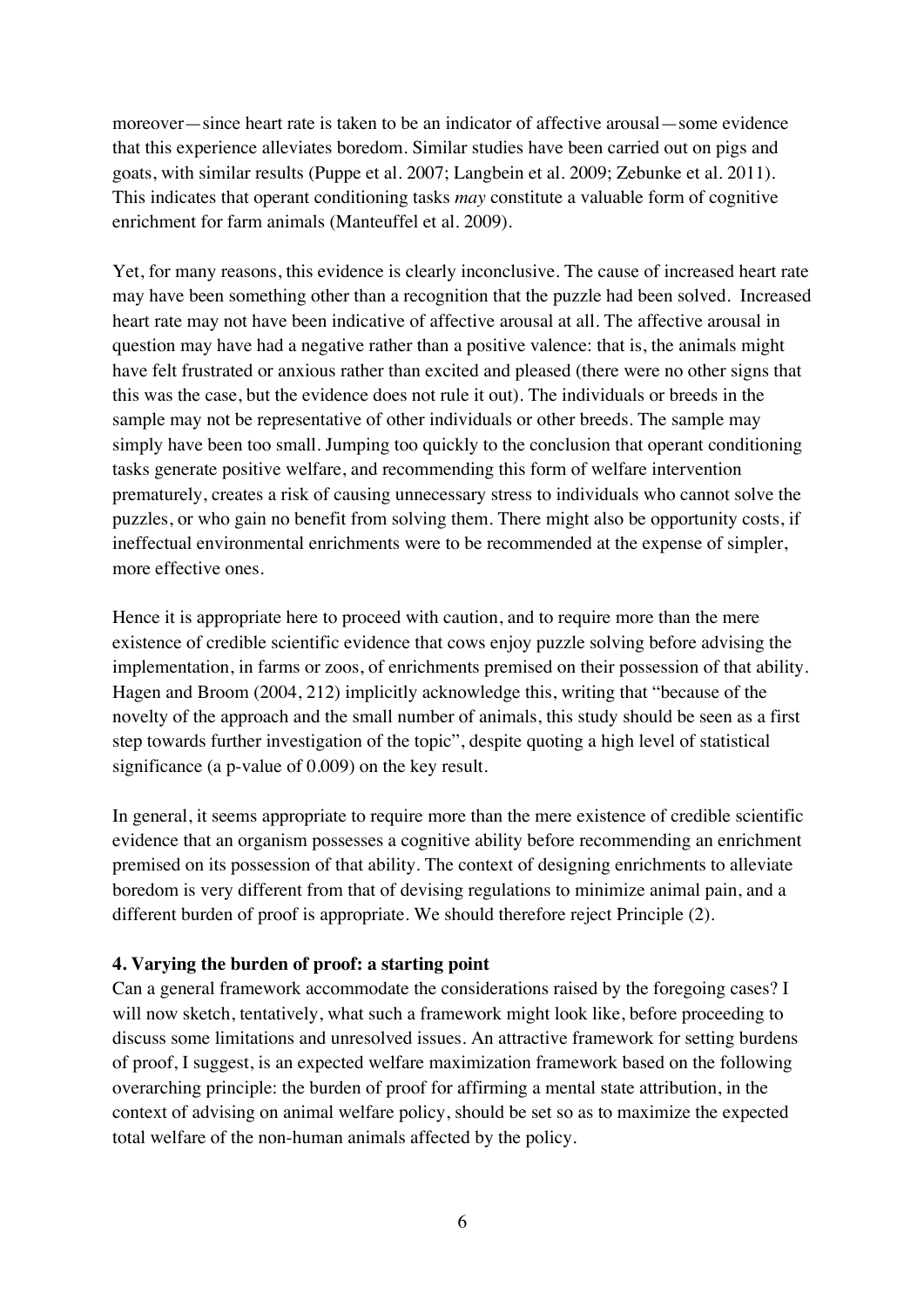Why include only *non-human* animals? Why do the consequences of error for human wellbeing not merit consideration when setting the burden of proof? This exclusion is justified on the grounds that the role of the animal welfare expert in advisory contexts is to act as a representative for the needs and interests of non-human animals. In a sound policymaking process, the needs and interests of humans are already well represented by policymakers and representatives of relevant sectors. If animal welfare scientists were also to factor in effects on humans, these effects would be double-counted. For example, in the consultative process that led to the 2010 EU directive on the protection of animals used for scientific purposes, the UK Bioscience Sector (2009) pushed hard for various concessions, including the exclusion of decapods. If the AHAW (2005) panel had already taken due account of their concerns when judging whether to affirm that decapods feel pain, these concerns would have been doublecounted. At this stage in the process, it was appropriate to ignore them.

Given this overarching principle, we can describe the animal welfare scientist's decision problem as follows. Suppose an animal welfare scientist *X* must choose, in a policy context *P*, whether or not to affirm the hypothesis that species *S* has mental state *M*. This might, for example, be the hypothesis that a cephalopod or decapod species feels pain, in the context of formulating a set of regulations for laboratory research. There are four possible outcomes (Table 1): a correct attribution (*A*), a correct non-attribution (*D*), an error of over-attribution (*C*) or an error of under-attribution  $(B)$ .<sup>2</sup>

|             | X affirms in $P$ that $S$ has | $\mid$ X does not affirm in P |
|-------------|-------------------------------|-------------------------------|
|             | $\boldsymbol{M}$              | that $S$ has $M$ .            |
| $S$ has $M$ |                               |                               |
| S lacks $M$ |                               |                               |

## (Table 1)

Let *W* represent the total welfare of the non-human animals affected by the policy to be formulated in *P*. The introduction of such a variable presupposes that we can measure welfare quantitatively, and that there is a way of aggregating the welfare of many individual animals, which may mean aggregating over individuals of many different species (e.g. all cephalopods). These presuppositions merit substantive debate in their own right; some might object that comparing welfare across species is to compare apples with oranges. But I am presupposing the possibility of an overall welfare measure here in order to think about how we should set the burden of proof for mental state attributions, on the assumption that there exists such a measure (I revisit some of the unresolved issues here in the final section).

 

 $2$  This approach is inspired by Jeffrey's (1956) decision-theoretic reconstruction of Rudner (1953), as well as by Steele's (2012) more recent reconstruction.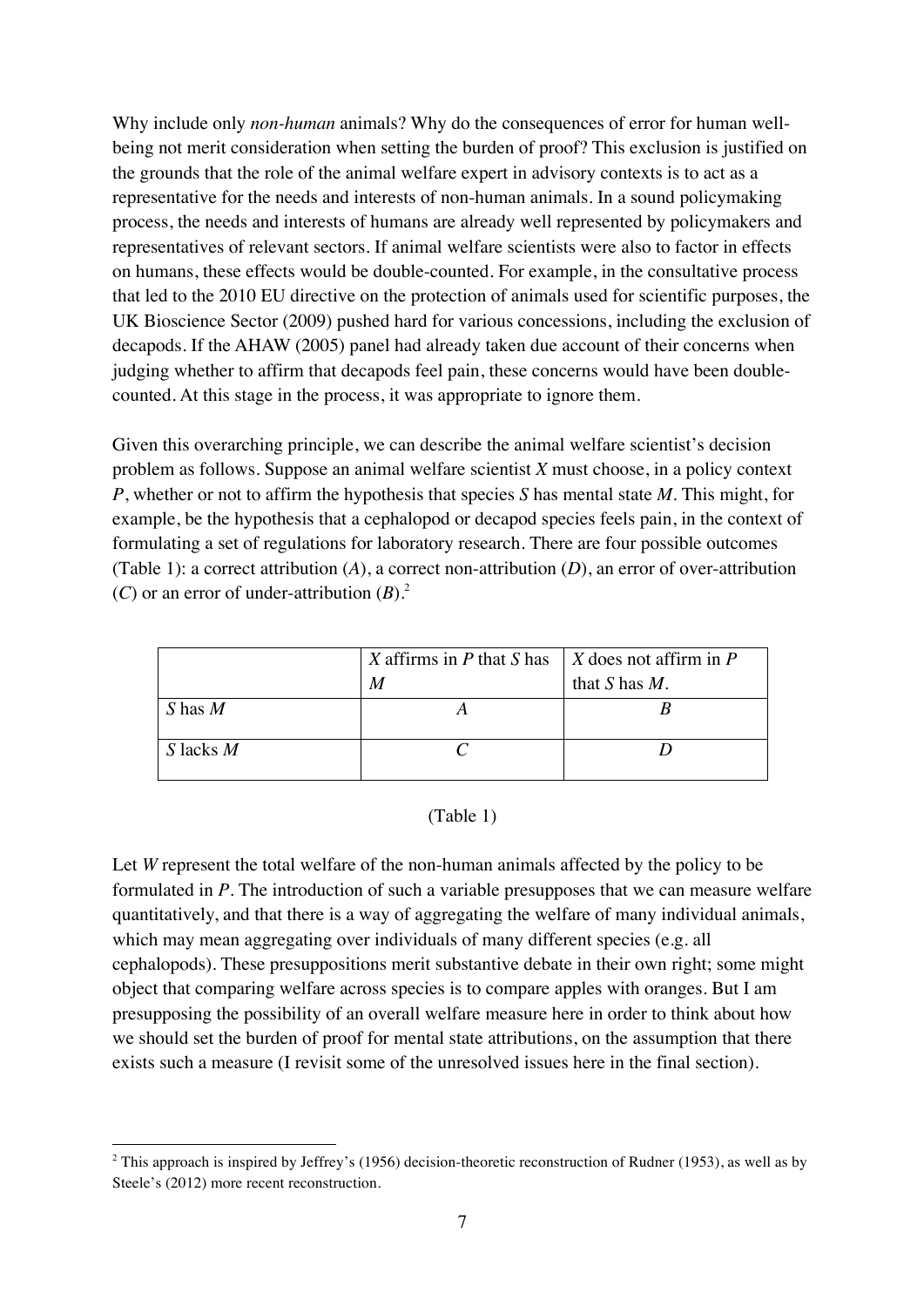By the principle of expected welfare maximization, *X* should accept in *P* the hypothesis that *S* has *M* if and only if:

E (W|  $K \& X$  accepts in *P* that  $S$  has  $M$ ) > E (W|  $K \& X$  does not accept in *P* that  $S$ has *M*)

Here *K* denotes the scientist's relevant background knowledge, and the E ("expectation") operator takes a weighted sum of the possible welfare outcomes, with each outcome weighted by its conditional probability given the scientist's background knowledge and her decision as to whether or not affirm the hypothesis.

On the assumption that *X'*s affirmation or non-affirmation of the hypothesis makes no difference to the conditional probability (relative to  $K$ ) that the hypothesis is correct, this can be rearranged to yield the following, potentially more useful criterion (where Pr denotes probability):

Pr (*S* has *M* | *K*) / Pr (*S* lacks *M* | *K*) > [W(*C*) – W(*D*)] / [W(*B*) – W(*A*)]

The above criterion shows how the burden of proof should vary, in a context-sensitive way, with the relative seriousness of a false positive and a false negative. For every *S*, *M* and *P*, there is some critical probability that warrants affirming in *P* that *S* has *M*, but the critical probability depends on the details of the case. For example, when *M* is pain, *S* is an animal widely used in laboratory research, and *P* is the formulation of regulations for such research, the critical probability will be low, because an error of under-attribution is likely to be far more serious than an error of over-attribution. When *M* is the capacity to recognize that one has learned a new skill, *S* is a farm animal, and *P* is the recommendation of a cognitive enrichment that would yield no benefit in the absence of *M*, the critical probability will be substantially higher.

# **5. Jeffrey's objection**

In the 1950s literature on inductive risk, Jeffrey's (1956) well-known objection to Rudner (1953) was that most scientists, in practice, are not in a position to assign utilities to outcomes such as *A*, *B*, *C* and *D*, because the wider social consequences of affirming or rejecting hypotheses are usually unforeseeable. Moreover, in cases where they are foreseeable, it seems as though lawmakers and voters—not unaccountable scientists—should make the relevant value-judgements. We can see now why animal welfare science constitutes a special context in which these objections are not compelling.

First, we can give greater substance to the notion of utility by defining it, in this context, as the total welfare of the affected non-human animals. As noted above, this brackets the difficult issue of how welfare is to be measured, and how cross-species comparisons are to be made. However, since the field of animal welfare science is premised on the assumption that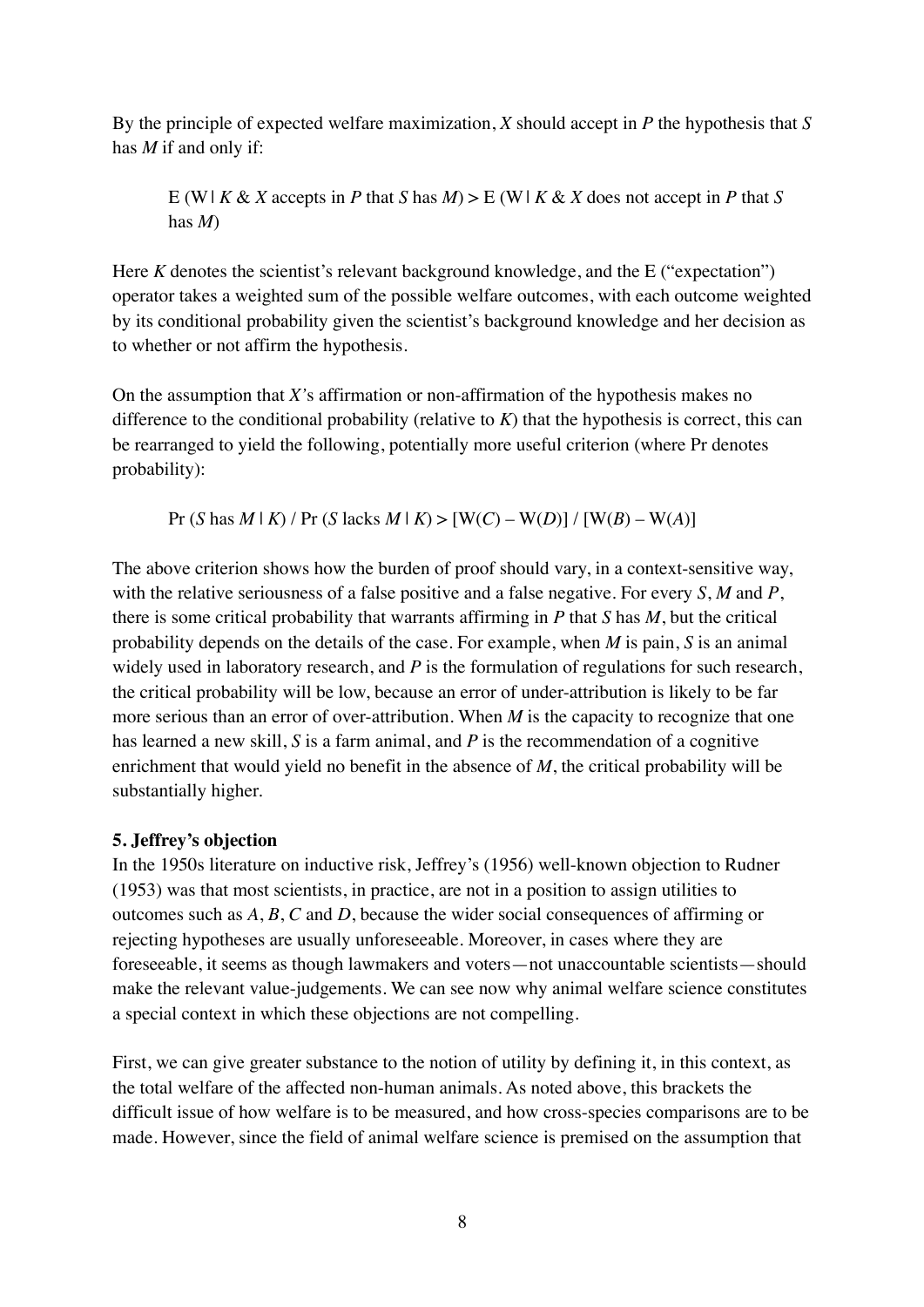welfare can indeed be measured, this is not an unreasonable presupposition for my purposes (though see Section 6).

Second, by noting that affirmation is not affirmation *simpliciter* but affirmation *in a specific advisory context,* we can single out a particular causal path from a mental state attribution to welfare consequences that makes it feasible to evaluate the comparative severity of overattribution and under-attribution, relative to that context. In some cases, such as the case of pain, the welfare consequences of error are readily foreseeable. In other cases, such as the case of cognitive enrichment, the welfare consequences of error are complex and open to debate, sometimes requiring further investigation in their own right, but they are far from wholly unforeseeable, and they can and should be investigated empirically.

Third, we can see that it is animal welfare scientists, and not politicians or voters, who are typically best placed to evaluate the seriousness of the different types of error. In other contexts, the individuals affected by a policy decision, or their elected representatives, may be better placed to make the relevant ethical value-judgements (cf. Kitcher 2002, 2011). But the context of animal welfare science is one in which the affected individuals cannot speak for themselves (Kitcher 2015). It falls to the animal welfare scientist, qua policy advisor, to give due weight to negative welfare consequences of over- or under-attribution.

### **6. Limitations, open questions and future directions**

I suspect animal welfare scientists tacitly recognize many of these points; the role for philosophers of science is to clarify, systematize and defend the role that value-judgements already play in this field. But I hope to have shown that this is not a trivial task. Reflection on the case of pain shows very clearly that ethical concerns are relevant to the burden of proof, but reflection on other cases shows the relationship to be more subtle than it may first appear. The above sketch of an expected welfare maximization framework provides a tentative way forward, but it also draws our attention to two important open questions.

First, there is the problem of defining, quantifying and aggregating animal welfare. There are obvious connections here to the problem of defining, quantifying and aggregating human well-being in the philosophy of psychology (see, e.g., Alexandrova 2012). In both cases, we confront similar challenges. How do we respect the need to make animal welfare objective and empirically tractable while also doing justice to its normative value, and to its subjective, first-person character? Animal welfare scientists often invoke the concept of *coping*: good welfare is said to consist in successful coping with the environment, where coping involves "control of mental and bodily stability" (Broom and Johnson 1993). Defenders of such accounts maintain that coping is, on the one hand, empirically measurable, while being, on the other hand, a normatively valuable property that captures welfare's subjective and internal aspects. But there is room for further debate here, and these qualitative definitions still leave open the question of how welfare should be quantified in particular cases, and how cross-species comparisons should be drawn.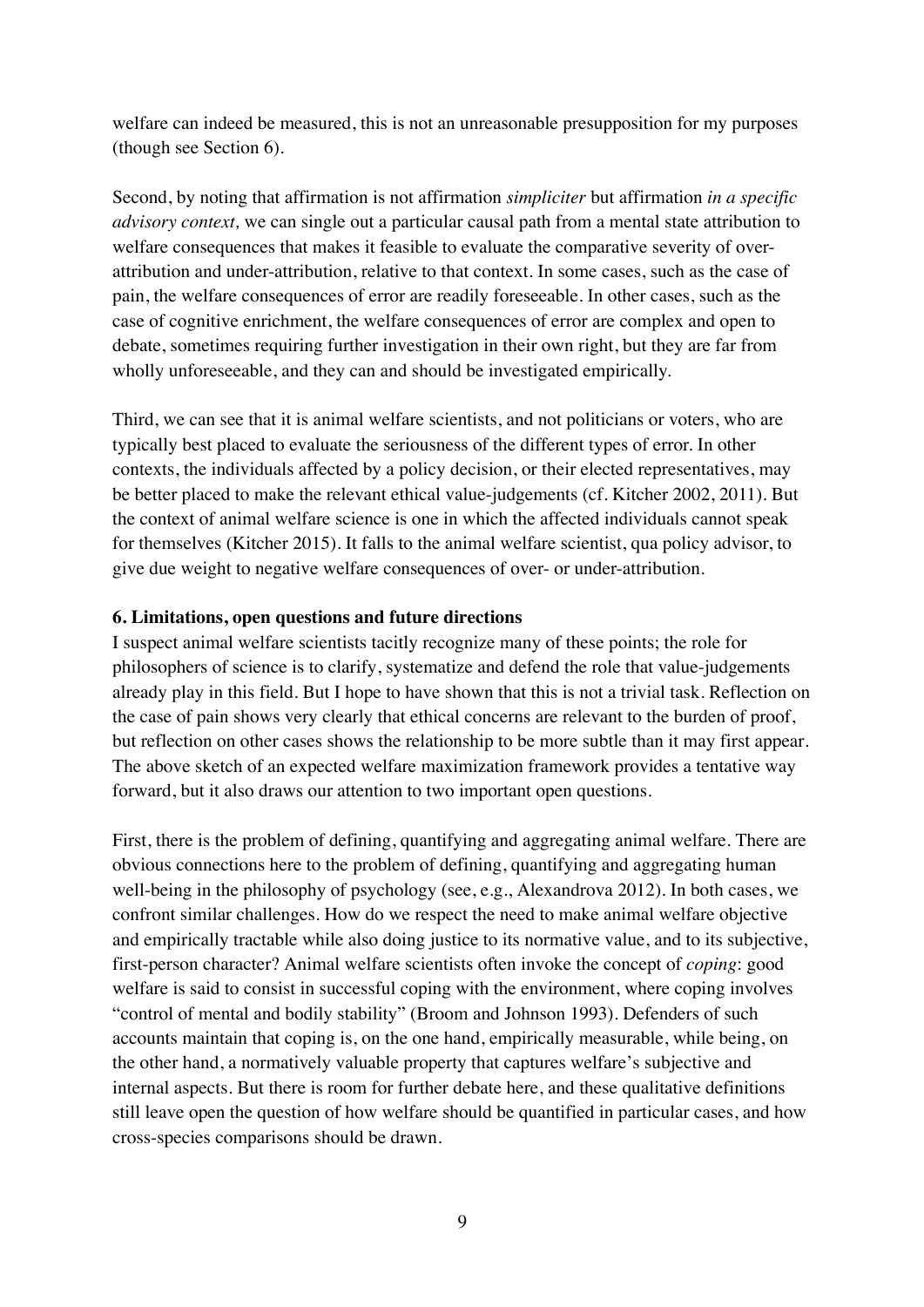Second, there is the problem of understanding how the cognitive capacities of an animal causally influence its welfare. The case of pain is an easy case in this respect: it is obvious that pain bears negatively on welfare. The case of cognitive enrichment is a harder case. It is intuitive to suppose that engagement in a stimulating task is conducive to good welfare, whereas the stress of failing a task or the boredom of completing an unchallenging task are not. Yet there is a danger here of a form of *evaluative anthropomorphism*—a projection of our own values on to animals—that is distinct from the cognitive anthropomorphism often involved in over-attributing mental capacities. Might it be, for example, that stress can sometimes generate welfare benefits in captive animals, due to its role in facilitating learning? This suggestion (discussed by Meehan and Mench 2007) may seem counterintuitive, but it should not be dismissed out of hand. More generally, as we turn to more complex mental capacities studied by comparative psychologists—such as theory of mind, long-term memory, causal reasoning and reasoning about the future—the likely welfare implications of attributing (or misattributing) these capacities become increasingly difficult to discern, in the absence of a richer theoretical understanding of the nature and causes of good psychological welfare in animals.

In sum, an expected welfare maximization framework tells us how a theoretical understanding of the relationship between an animal's cognitive capacities and its welfare should inform judgements of the burden of proof for mental state attributions, in the context of formulating animal welfare policy. But I freely acknowledge that this leaves us with much of the hard work—the work of better understanding the causal pathways linking cognition to welfare—still to do. The imperative to maximize expected welfare provides an abstract framework for setting appropriate burdens of proof for the attribution of mental states, *provided we understand how those mental states, if present, affect welfare*. But with some exceptions, such as the case of pain, that understanding is currently lacking.

This short paper should not, therefore, be regarded as solving the problems it raises. Its main contribution is to show why a deeper theoretical understanding of the relationship between animal cognition and animal welfare is urgently needed, if we are to set appropriate burdens of proof for mental state attributions to animals in policymaking contexts.

#### **References**

- Adamo, Shelley Anne. 2016. "Do Insects Feel Pain? A Question at the Intersection of Animal Behaviour, Philosophy and Robotics." *Animal Behaviour* 118:75-79.
- Alexandrova, Anna. 2012. "Well-Being as an Object of Science." *Philosophy of Science* 79:678-89.
- Allen, Colin. 2004. "Animal Pain." *Noûs* 38:617-43.
- -----. 2013. "Fish Cognition and Consciousness". *Journal of Agricultural and Environmental Ethics* 26:25-39.
- Allen-Hermanson, Sean (2005). Morgan's Canon Revisited. *Philosophy of Science* 72:608- 31.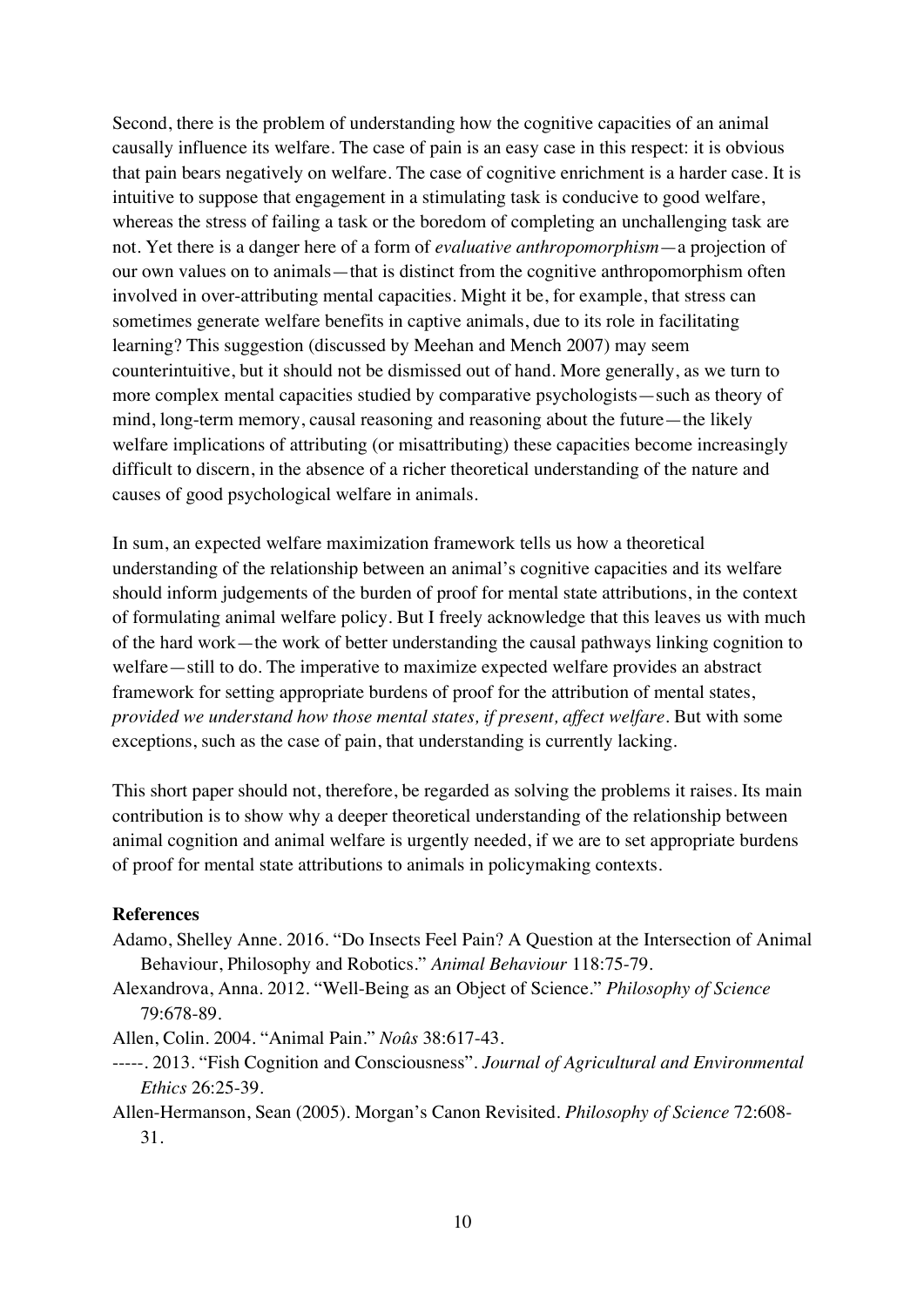- Animal Health and Animal Welfare Panel of the European Food Standards Agency (AHAW). 2005. "Aspects of the Biology and Welfare of Animals Used for Experimental and Other Scientific Purposes." *The EFSA Journal* 292:1-46.
- Andrews, Kristin and Brian Huss. 2014. "Anthropomorphism, Anthropectomy, and the Null Hypothesis." *Biology and Philosophy* 29:711-29.
- Andrews, Paul L. R. 2011. "Laboratory Invertebrates: Only Spineless, or Spineless and Painless?" *ILAR Journal* 52:121-5.
- Bateson, Patrick. 1991. "Assessment of Pain in Animals." *Animal Behaviour* 42:827-39.
- Birch, Jonathan. 2017. "Animal Sentience and the Precautionary Principle," *Animal Sentience* 2(16). http://animalstudiesrepository.org/animsent/vol2/iss16/1/
- Bioscience Sector. 2009. *A Bioscience Sector response to the House of Lords European Union Committee Inquiry: Revision of Directive 86/609 on the protection of animals used for scientific purposes.*
- Bradshaw, R. Harry. 1998. "Consciousness in Non-Human Animals: Adopting the Precautionary Principle." *Journal of Consciousness Studies* 5:108-14.
- Broom, Donald M. 2014. *Sentience and Animal Welfare.* Wallingford: CABI.
- ----- and A. F. Fraser. 2015. *Domestic Animal Behaviour and Welfare* (5<sup>th</sup> edition). Wallingford: CABI.
- ----- and K. G. Johnson. 1993. *Stress and Animal Welfare*. Dordrecht: Kluwer.
- Dawkins, Marian Stamp. 1980. *Animal Suffering: The Science of Animal Welfare*. London: Chapman and Hall.
- De Waal, Frans B. M. 1999. "Anthropomorphism and Anthropodenial: Consistency in Our Thinking about Humans and Other Animals." *Philosophical Topics* 27:255-80.
- Douglas, Heather E. 2000. "Inductive Risk and Values in Science." *Philosophy of Science* 67:559-79.
- -----. 2009. *Science, Policy, and the Value Free Ideal*. Pittsburgh, PA: University of Pittsburgh Press.
- Fitzpatrick, Simon. 2008. "Doing Away with Morgan's Canon." *Mind and Language* 23:224- 246.
- Hagen, Kristin and Donald M. Broom. 2004. "Emotional Responses to Learning in Cattle." *Applied Animal Behaviour Science* 85:203-13.
- Jeffrey, Richard C. 1956. "Valuation and Acceptance of Scientific Hypotheses." *Philosophy of Science* 23:237-46.
- Kitcher, Philip. 2002. *Science, Truth and Democracy*. New York: Oxford University Press.
- -----. 2011. *Science in a Democratic Society*. Amherst, NY: Prometheus Books.
- -----. 2015. "Experimental Animals". *Philosophy and Public Affairs* 43:287-311.
- Langbein, Jan, Katrin Siebert and Gerd Nürnberg. 2009. "On the Use of an Automated Learning Device by Group-Housed Dwarf Goats: Do Goats Seek Cognitive Challenges?" *Applied Animal Behaviour Science* 120:150-58.
- Manteuffel, Gerhard, Jan Langbein and Birger Puppe. 2007. "Increasing Farm Animal Welfare by Positively Motivated Instrumental Behaviour." *Applied Animal Behaviour Science* 118:191-98.